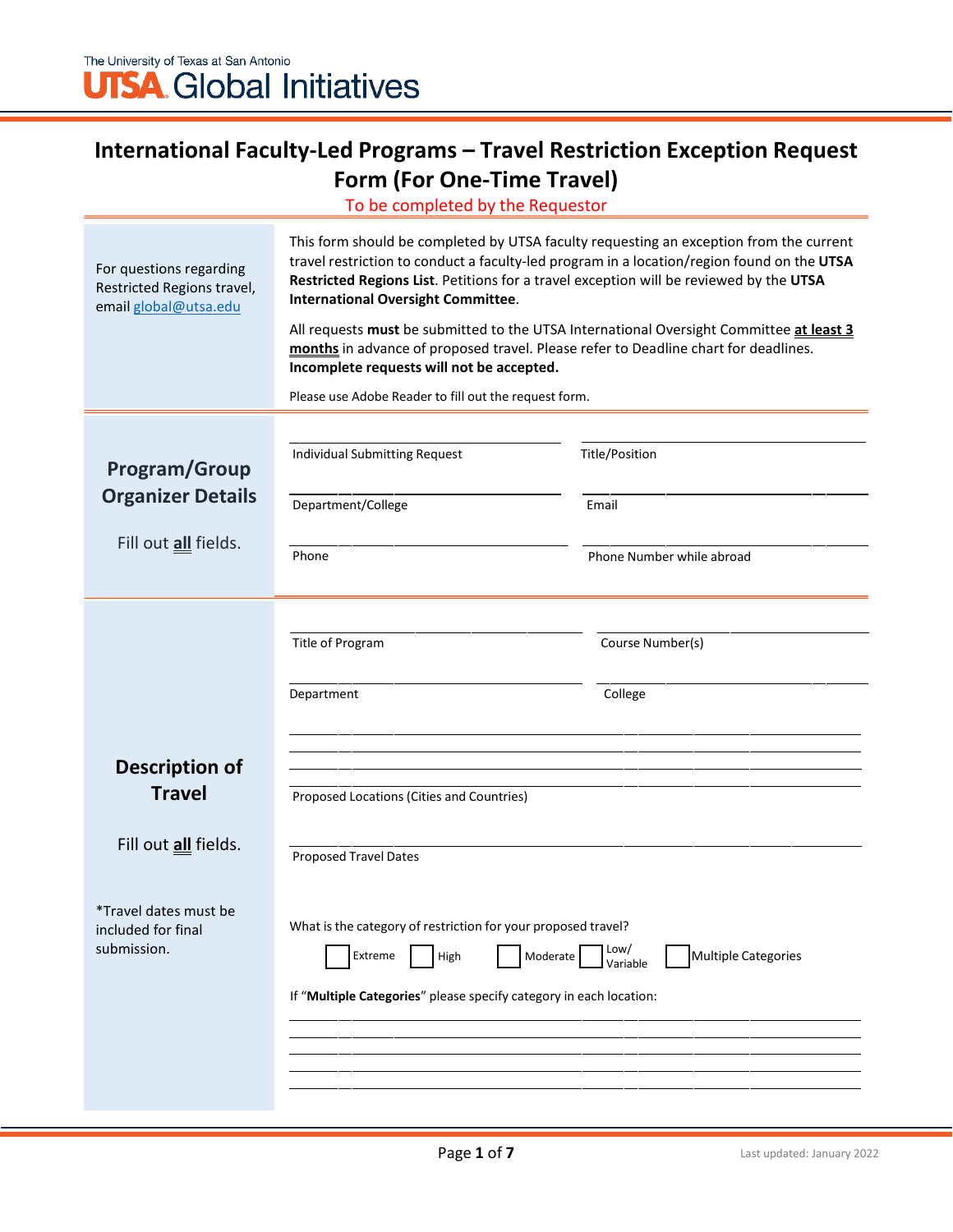## **International Faculty-Led Programs – Travel Restriction Exception Request Form (For One-Time Travel)**

|                         | 1. What is the compelling academic reason why this travel must take place at the location, despite current risks?<br>What alternative opportunities are available and why were they not chosen?                                                                                                                                |
|-------------------------|--------------------------------------------------------------------------------------------------------------------------------------------------------------------------------------------------------------------------------------------------------------------------------------------------------------------------------|
|                         |                                                                                                                                                                                                                                                                                                                                |
|                         |                                                                                                                                                                                                                                                                                                                                |
|                         |                                                                                                                                                                                                                                                                                                                                |
|                         |                                                                                                                                                                                                                                                                                                                                |
|                         | 2. List proposed airlines and flight numbers. (The IOC recommends you do not book travel prior to approval;<br>however, list potential flight information.)                                                                                                                                                                    |
|                         |                                                                                                                                                                                                                                                                                                                                |
|                         |                                                                                                                                                                                                                                                                                                                                |
|                         |                                                                                                                                                                                                                                                                                                                                |
|                         |                                                                                                                                                                                                                                                                                                                                |
|                         | 3. List physical addresses for your accommodations and where you will be based. Be specific enough for an                                                                                                                                                                                                                      |
| <b>Program Proposal</b> | accurate search on Google Maps and attach map showing, to and from airport, lodging, study/research sites, etc.<br>Instructions on how to create map of proposed travel (log in using a google account):                                                                                                                       |
| Fill out all fields.    | https://www.google.com/maps $\rightarrow$ $\equiv$ (menu) $\rightarrow$ YOUR PLACES $\rightarrow$ MAPS $\rightarrow$ CREATE MAP $\rightarrow$ add drop pins to<br>indicate: lodging, places of work, study/research sites, planned visits; insert DRAW LINE to and from airport <-><br>lodging, planned transportation routes. |
|                         |                                                                                                                                                                                                                                                                                                                                |
|                         |                                                                                                                                                                                                                                                                                                                                |
|                         |                                                                                                                                                                                                                                                                                                                                |
|                         | What is the faculty/staff level of familiarity with the proposed destination? (E.g., professional networks, family<br>4.<br>connections, language proficiency, etc.)                                                                                                                                                           |
|                         |                                                                                                                                                                                                                                                                                                                                |
|                         |                                                                                                                                                                                                                                                                                                                                |
|                         |                                                                                                                                                                                                                                                                                                                                |
|                         | Details about transportation. Include details about what modes of transportation your group will use, i.e. taxis,<br>5.<br>private shuttles, local trains/metro, etc.                                                                                                                                                          |
|                         |                                                                                                                                                                                                                                                                                                                                |
|                         |                                                                                                                                                                                                                                                                                                                                |
|                         |                                                                                                                                                                                                                                                                                                                                |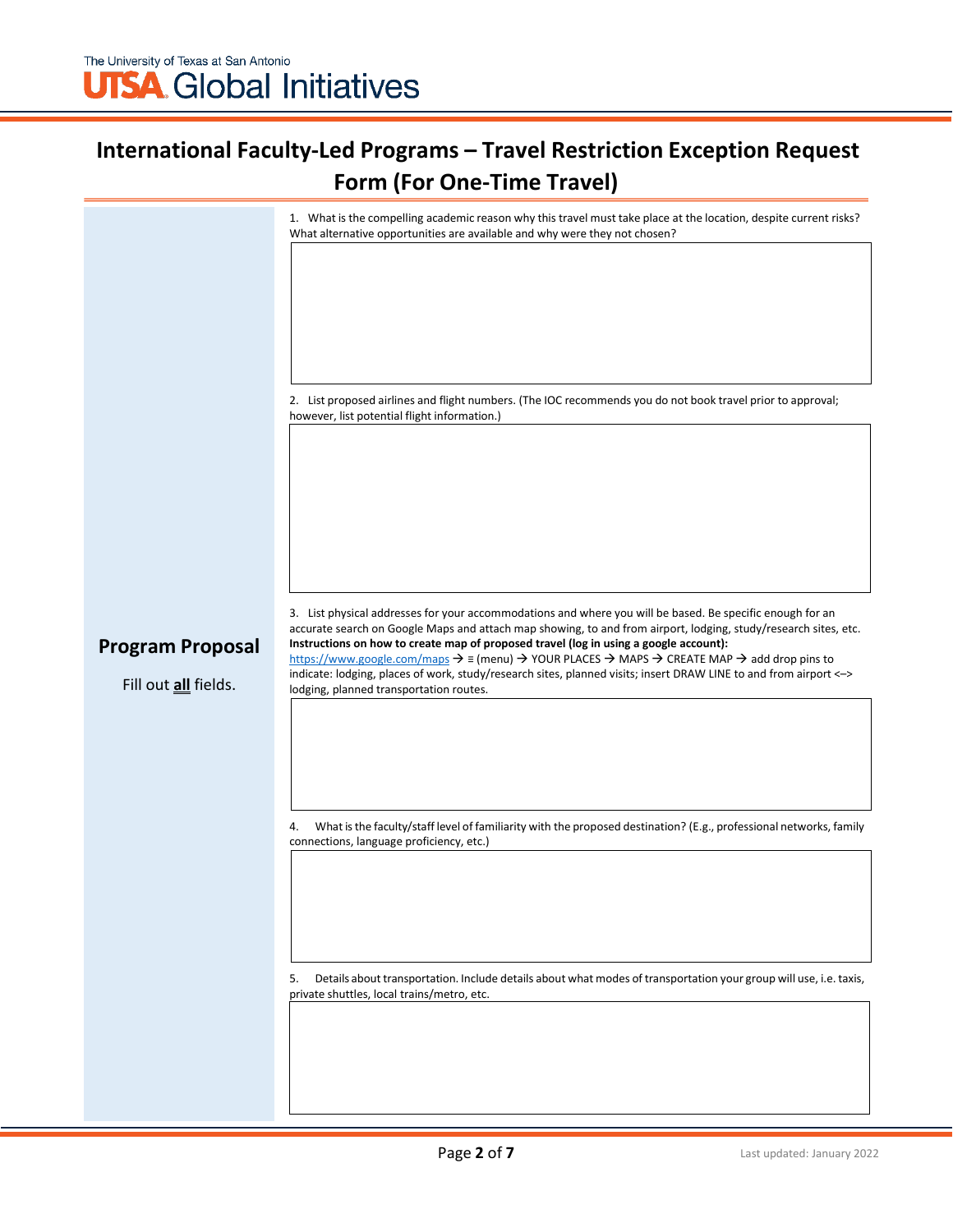## **International Faculty-Led Programs – Travel Restriction Exception Request Form (For One-Time Travel)**

6. Describe the policies and measures the program will take for mitigating the specific security risks identified by On Call International and the U.S. Department of State. Such measures might include avoiding travel to certain neighborhoods in a city, using only specific means of transportation, not traveling alone after dark, etc. Contact On Call International and speak with a security expert for the country where the program will take place. Include the On Call International Case # and Travel Security Brief.

#### **Emergency Response Plan (ERP)**

7. Group leaders are required to submit an Emergency Response Plan (ERP) to Global Risk & Safety (GRS) at least 30 days prior to their program's start date. The ERP must contain emergency contact information, a final itinerary/schedule, and a complete roster of all people who will be traveling with the program, including students, volunteers, teaching/research assistants, and any other invited guests. ERP templates are available online: https://utexas.box.com/v/ERPTemplate. Completed ERPsshould be sent to [TravelAbroad@austin.utexas.edu.](mailto:TravelAbroad@austin.utexas.edu)



#### **Contingency Plan**

#### **Program Proposal**

#### Fill out **all** fields.

8. Explain what the sponsoring academic unit will do in the event the University decides to recall (or evacuate) the program early due to heightened risks to health, safety, or security. This should include contingencies regarding academic concerns, participant housing, program relocation, etc.

#### **Pre-Departure Safety Awareness – Health, Safety, and Security**

9. Describe how pre-departure health, safety, and security information will be provided to program participants and what content will be included. Programstaking place in Restricted Regions must include certain required safety awareness elements in their pre-departure orientations for all UTSA participants (see the Pre-Departure Safety Awarenesssection). If appropriate, programs may choose to conduct a separate risk training to address these items. Clearly demonstrate how each of these required elements will be addressed in pre-departure orientations.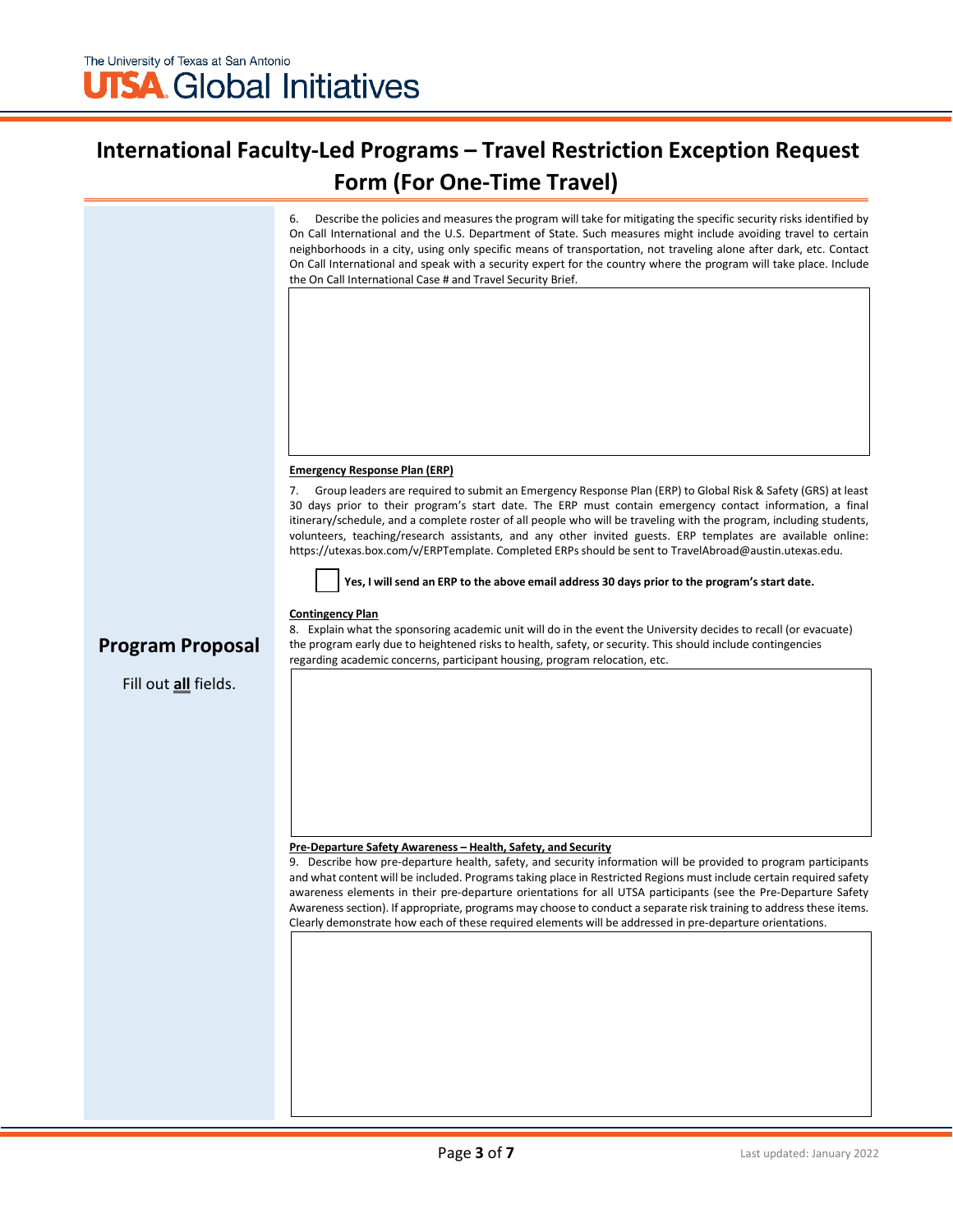## **International Faculty-Led Programs – Travel Restriction Exception Request Form (For One-Time Travel)**

#### **A. U.S. DEPARTMENT OF STATE**

**Pre-Departure Safety and Security**

Initial the appropriate box

in **each** section.

Smart Traveler Enrollment Program (STEP)

Register your travel with the U.S. Department of State using the Smart Traveler Enrollment Program (STEP), [https://step.state.gov/step.](https://step.state.gov/step) STEP allows you to enter information about your upcoming trip abroad so that the U.S. Department of State can better assist you in an emergency. STEP also allows Americans residing abroad to get routine information from the nearest U.S. embassy or consulate.



**Yes, I will enroll in the U.S. Department of State's Smart Traveler Enrollment Program (STEP).**

No, I am not a U.S. citizen; but I will follow the guidance provided by my country of citizenship.

#### **B. ON CALL INTERNATIONAL**

#### How to Contact On Call International

The University of Texas System provides all students, faculty, and staff traveling internationally on UTsponsored activities/programs with overseas insurance. The overseas insurance package includes a membership with On Call International, an international emergency assistance provider. If you need medical or security-related advice or assistance at any time while abroad, contact On Call International at 1-215-942- 8059, or call UTPD at 1-210-458-4242. Depending on the nature and severity of your situation, On Call International can pay for your medical care and/or other services, or you may need to pay yourself and file a claim for reimbursement. Questions about overseas insurance and filing a claim should be directed to On Call International.

For more information on On Call and overseas insurance: [www.myoncallportal.com](http://www.myoncallportal.com/) Download the OnSolve smartphone app: [Apple Store](https://apps.apple.com/us/app/onsolve/id1487868963) [| Google Play Store](https://play.google.com/store/apps/details?id=com.onsolve.alerting&hl=en_US&gl=US) UT System Group ID: 100143CPPD21



**Yes, I understand how to contact On Call International.**

#### On Call International Individual Travel Security Briefing

Students proposing travel to a Restricted Region(s) must participate in a one-on-one discussion with an On Call International security expert to review the proposed itinerary and travel plans and to obtain personalized safety/security guidance.

- 1. Call ON CALL at 1-833-328-1091
- 2. Identify yourself as a UTSA faculty/staff/student (Member ID 100143CPPD21).
- 3. Ask to speak to a security expert to discuss travel advice for your destination. Be prepared to take notes.
- 4. Review your travel itinerary, and discuss safety/security guidance and any other travel advice.
- 5. Take notes to include in the ON CALL section of this packet.
- 6. Ask for an ON CALL Case # and the security expert's name.

**Yes, I have discussed my itinerary and travel plans with an On Call International security expert. Iunderstand that the IOC will receive a report of the call.**

On Call International Case Number Name of On Call International Security Expert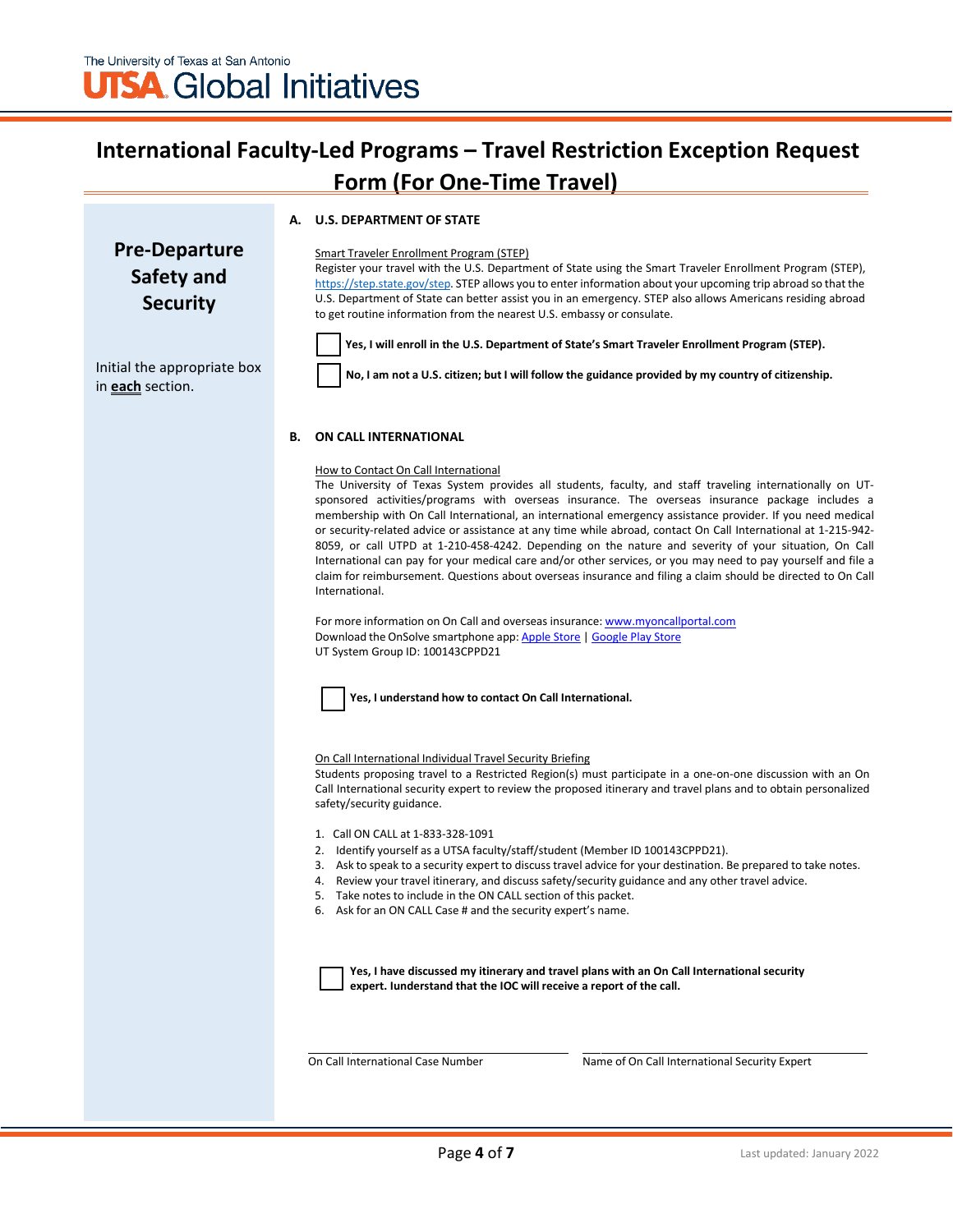## **International Faculty-Led Programs – Travel Restriction Exception Request Form (For One-Time Travel)**

# **Communication Protocols**

### **Pre-Departure Safety and Security**

Answer each of the following questions. If more space is needed, use the additional text box provided after the "Required Attachments" section or attach a Word Document.

| 1. On-Site Emergency Contact                                                                                     |
|------------------------------------------------------------------------------------------------------------------|
| Provide information for at least one on-site contact person. If there is on-site institutional emergency support |
| (e.g., campus emergency line or 24/7 support staff) include that information as well. Note: Please provide all   |
| phone numbers with the country code (e.g., a Mexico City phone number would read 011-52-55-5080-2000).           |

| <b>On-Site Contact Name</b>                                                                                                                                                                          | Title              |
|------------------------------------------------------------------------------------------------------------------------------------------------------------------------------------------------------|--------------------|
| Affiliation with Program                                                                                                                                                                             | Office Phone       |
| Email                                                                                                                                                                                                | 24-Hour Phone      |
| 2. UTSA Emergency Contact<br>Provide information for at least one UTSA contact person.                                                                                                               |                    |
| <b>Primary Contact Name</b>                                                                                                                                                                          | Office Phone       |
| Affiliation with Program                                                                                                                                                                             | Department/College |
| Email                                                                                                                                                                                                | 24-Hour Phone      |
| 3. U.S. Embassy/Consulate Contact<br>Provide complete contact information for the U.S. Embassy or Consulate nearest the program's location. If                                                       |                    |
|                                                                                                                                                                                                      |                    |
| traveling to multiple locations, please attach a document with all relevant embassies' contact information.<br><b>Contact Name</b>                                                                   | Phone              |
| Title                                                                                                                                                                                                | Country            |
| Email                                                                                                                                                                                                |                    |
| 4. Primary Hospital or Clinic Recommended by On Call International                                                                                                                                   |                    |
| Name of Hospital/Clinic                                                                                                                                                                              |                    |
| <b>Address</b>                                                                                                                                                                                       | Phone              |
|                                                                                                                                                                                                      |                    |
| 5. Local University or Nongovernmental Organization (NGO)<br>If you are working with a local partner, include a contact that can provide emergency assistance if necessary.<br><b>Contact Person</b> | Phone              |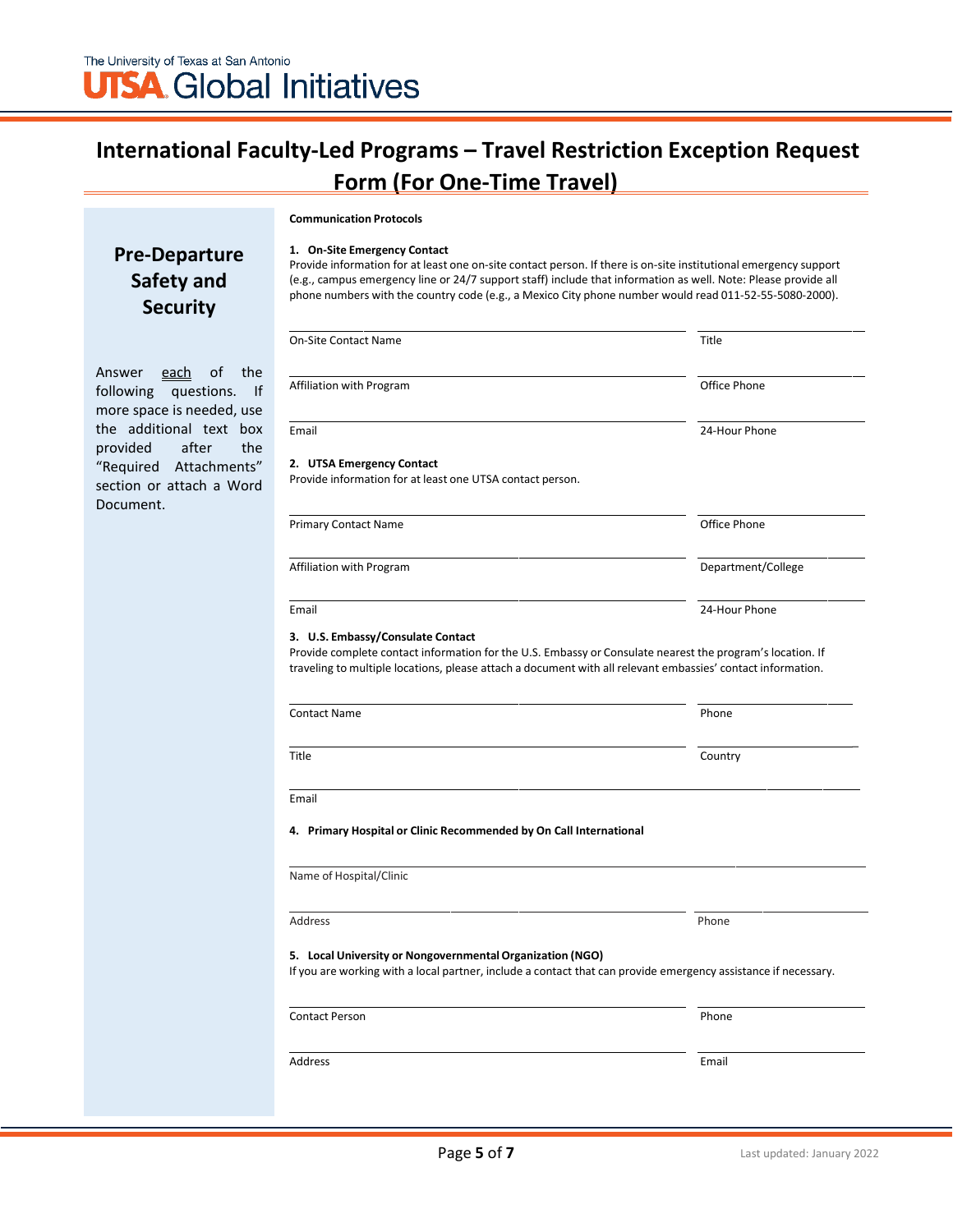## **International Faculty-Led Programs – Travel Restriction Exception Request Form (For One-Time Travel)**

| <b>Risk Notification</b>                                                                                                      | The University of Texas at San Antonio must review international travel to destinations on the UTSA Restricted<br>Regions List, as determined by the International Oversight Committee. Travel to any location on the Restricted<br>Regions list involves certain degrees of risk.                                                                                                                                                                                                                                                                                                                                                                                                                                                                                                                                                                                                                                                                                                                                                                                                                                                                                                                                                                                                                                                                                                                                                                                                                                                                                                                                                                                                                                                                                                                                                                                                                                                                                                                                                                                                                                                                                                                                                                                                                                             |  |  |  |
|-------------------------------------------------------------------------------------------------------------------------------|--------------------------------------------------------------------------------------------------------------------------------------------------------------------------------------------------------------------------------------------------------------------------------------------------------------------------------------------------------------------------------------------------------------------------------------------------------------------------------------------------------------------------------------------------------------------------------------------------------------------------------------------------------------------------------------------------------------------------------------------------------------------------------------------------------------------------------------------------------------------------------------------------------------------------------------------------------------------------------------------------------------------------------------------------------------------------------------------------------------------------------------------------------------------------------------------------------------------------------------------------------------------------------------------------------------------------------------------------------------------------------------------------------------------------------------------------------------------------------------------------------------------------------------------------------------------------------------------------------------------------------------------------------------------------------------------------------------------------------------------------------------------------------------------------------------------------------------------------------------------------------------------------------------------------------------------------------------------------------------------------------------------------------------------------------------------------------------------------------------------------------------------------------------------------------------------------------------------------------------------------------------------------------------------------------------------------------|--|--|--|
| <b>Statement</b>                                                                                                              | It is important that you UNDERSTAND and CAREFULLY CONSIDER the following risks:                                                                                                                                                                                                                                                                                                                                                                                                                                                                                                                                                                                                                                                                                                                                                                                                                                                                                                                                                                                                                                                                                                                                                                                                                                                                                                                                                                                                                                                                                                                                                                                                                                                                                                                                                                                                                                                                                                                                                                                                                                                                                                                                                                                                                                                |  |  |  |
|                                                                                                                               | The US Embassy nearest your destination may temporarily close or suspend public services for security<br>$\bullet$                                                                                                                                                                                                                                                                                                                                                                                                                                                                                                                                                                                                                                                                                                                                                                                                                                                                                                                                                                                                                                                                                                                                                                                                                                                                                                                                                                                                                                                                                                                                                                                                                                                                                                                                                                                                                                                                                                                                                                                                                                                                                                                                                                                                             |  |  |  |
| the<br>Read<br>$all$<br>of<br>following statements<br>and initial all boxes.                                                  | reasons.<br>The US Embassy nearest your destination may not be able to provide emergency assistance should you<br>$\bullet$<br>require it.<br>If there is a need to evacuate in an emergency flights may be suspended, and other departure or shelter<br>$\bullet$<br>options may be limited or non-existent.<br>Access to hospitals, emergency medical care and medications may be limited or non-existent.<br>$\bullet$<br>Should you experience difficulties, the University of Texas at San Antonio, and their contracted emergency<br>$\bullet$<br>assistance provider, On Call International, may not be in a position to provide emergency assistance to<br>you.<br>Participation in travel to a UTSA Restricted Region has inherent risks, which may include illness, kidnapping,<br>$\bullet$<br>injury or death. These risks can never be completely eliminated.<br>Risks of travel to your destination, may include (but are not limited to) dangers to health and personal safety,<br>$\bullet$<br>including possible death posed by natural disaster, disease, terrorism, crime, civil unrest, and/or violence.<br>Additional risks include (but are not limited to) minor and major physical injuries, emotional and<br>$\bullet$<br>psychological injuries inflicted accidentally or intentionally by others, and/or catastrophic injuries, including<br>paralysis and death.<br>There may be additional health, safety, and security factors/risks that are unknown or that have not been<br>$\bullet$<br>brought to your attention by the University of Texas at San Antonio.<br>Yes, I have read and understand the above statements.<br>It is HIGHLY RECOMMENDED that you visit & CAREFULLY REVIEW the following websites:<br><b>UTSA Travel Policy on Restricted Regions</b><br>$\bullet$<br>On Call International (Member ID: 100143CPPD21)<br>٠<br>US Department of State for Travel Warnings, advisories, and consular information sheets for the intended<br>$\bullet$<br>destination<br>US Center for Disease Control and Prevention for information on health issues and recommended<br>٠<br>vaccinations for travel to intended destination<br>World Health Organization for information on disease outbreaks and emergencies<br>$\bullet$<br>Yes, I have read and understand the above statements. |  |  |  |
| <b>Voluntary Participation</b>                                                                                                |                                                                                                                                                                                                                                                                                                                                                                                                                                                                                                                                                                                                                                                                                                                                                                                                                                                                                                                                                                                                                                                                                                                                                                                                                                                                                                                                                                                                                                                                                                                                                                                                                                                                                                                                                                                                                                                                                                                                                                                                                                                                                                                                                                                                                                                                                                                                |  |  |  |
| in Travel<br>Read the following statement<br>and initial the box at the end.                                                  | No University of Texas at San Antonio student, faculty, or staff can be required to travel to a Restricted Region.<br>By checking the box below you are confirming that any participation in travel to a Restricted Region is strictly<br>voluntary, and you assume full responsibility for all risks associated with this travel.<br>Yes, I have read and understand the above statement.                                                                                                                                                                                                                                                                                                                                                                                                                                                                                                                                                                                                                                                                                                                                                                                                                                                                                                                                                                                                                                                                                                                                                                                                                                                                                                                                                                                                                                                                                                                                                                                                                                                                                                                                                                                                                                                                                                                                     |  |  |  |
|                                                                                                                               |                                                                                                                                                                                                                                                                                                                                                                                                                                                                                                                                                                                                                                                                                                                                                                                                                                                                                                                                                                                                                                                                                                                                                                                                                                                                                                                                                                                                                                                                                                                                                                                                                                                                                                                                                                                                                                                                                                                                                                                                                                                                                                                                                                                                                                                                                                                                |  |  |  |
| <b>IOC Right to Withdraw</b><br><b>Approval</b><br>Read the following statement<br>and initial the box at the end.            | In the event of approval, the University retains the right to withdraw approval and/or require return to the U.S.<br>This may occur if there is a change in the proposed itinerary, the critical nature of the trip, or the<br>health/safety/security climate of the region of interest.<br>Yes, I have read and understand the above statement.                                                                                                                                                                                                                                                                                                                                                                                                                                                                                                                                                                                                                                                                                                                                                                                                                                                                                                                                                                                                                                                                                                                                                                                                                                                                                                                                                                                                                                                                                                                                                                                                                                                                                                                                                                                                                                                                                                                                                                               |  |  |  |
| <b>Penalties for IOC Travel</b><br><b>Policy Violation</b><br>Read the following statement<br>and initial the box at the end. | The University reserves the right to withhold reimbursement and/or take other disciplinary actions for<br>noncompliance with the UTSA Travel Policy to Restricted Regions.<br>Yes, I have read and understand the above statement.                                                                                                                                                                                                                                                                                                                                                                                                                                                                                                                                                                                                                                                                                                                                                                                                                                                                                                                                                                                                                                                                                                                                                                                                                                                                                                                                                                                                                                                                                                                                                                                                                                                                                                                                                                                                                                                                                                                                                                                                                                                                                             |  |  |  |